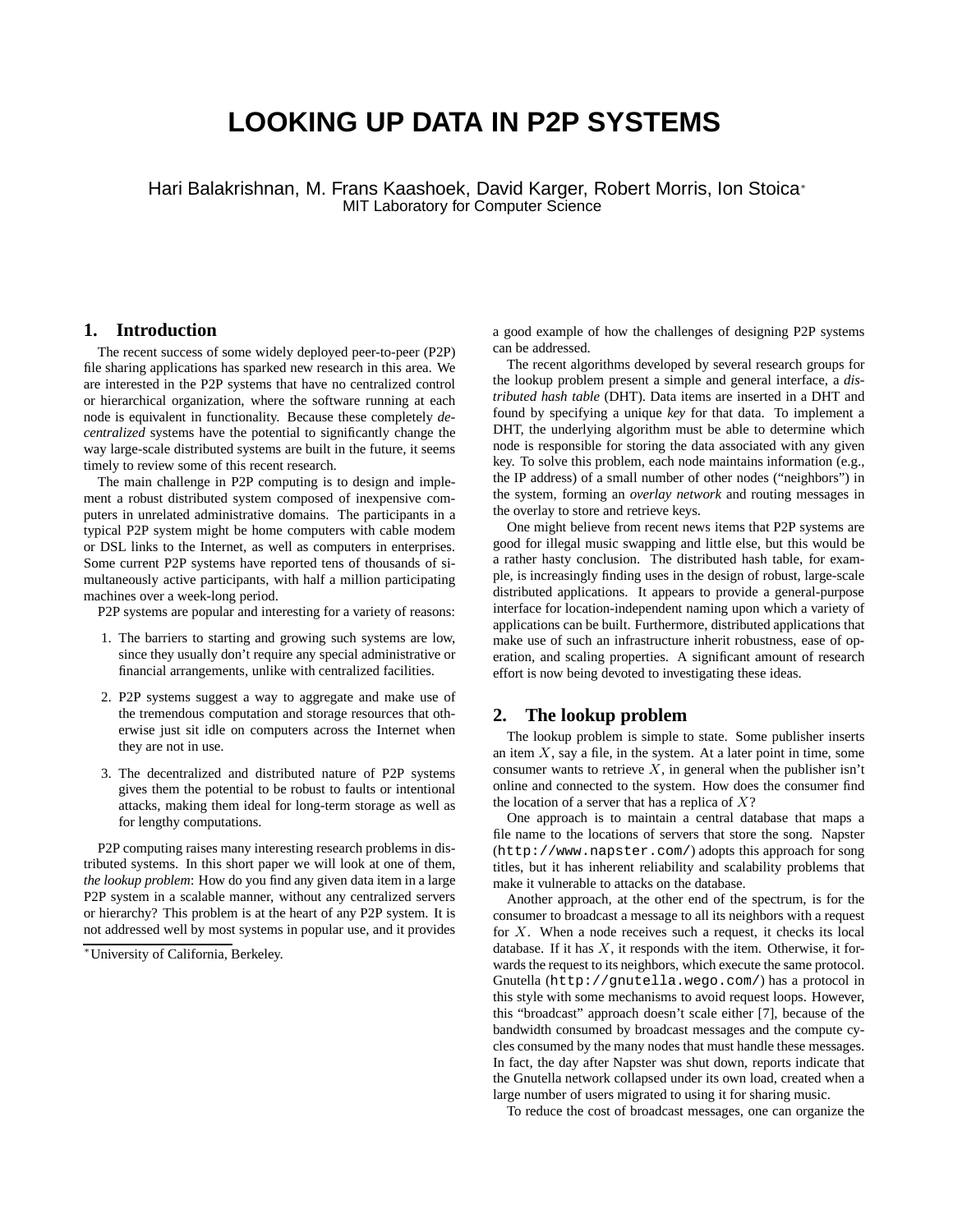nodes in the network into a hierarchy, like the Internet's Domain Name System (DNS) does. Searches start at the top of the hierarchy and, by following forwarding references from node to node, traverse a single path down to the node that contains the desired data. Directed traversal of a single path consumes fewer resources than a broadcast. Many of the current popular systems, such KaZaA, Grokster, and MusicCity Morpheus, which are all based on Fast-Track's P2P platform (http://www.fasttrack.nu/), adopt this approach. The disadvantage of the hierarchical approach is that the nodes higher in the tree take a larger fraction of the load than the leaf nodes, and therefore require more expensive hardware and more careful management. The failure or removal of the tree root or a node sufficiently high in the hierarchy can be catastrophic.

*Symmetric* distributed lookup algorithms avoid the drawbacks of the previous approaches. Searches are carried out by following references from node to node until the appropriate node containing the data is found. Unlike the hierarchy, no node plays a special role—a search can start at any node, and each node is involved in only a small fraction of the search paths in the system. As a result, no node consumes an excessive amount of resources while supporting searches. These new algorithms are designed to scale well—they require each node to only maintain information about a small number of other nodes in the system, and they allow the nodes to self-organize into an efficient overlay structure with little effort.

Freenet [2] was one of the first algorithms in this class. Queries are forwarded from node to node until the desired object is found. But a key Freenet objective, anonymity, creates some challenges for the system. To provide anonymity, Freenet avoids associating a document with any predictable server, or forming a predictable topology among servers. As a result, unpopular documents may simply disappear from the system, since no server has the responsibility for maintaining replicas. A search may often need to visit a large fraction of the Freenet network [7].

The recent crop of P2P lookup algorithms does not pose anonymity as a primary objective (though it remains an interesting goal, and we believe that these new algorithms provide useful infrastructure to support it). This simplification lets them offer *guarantees* that that data can be reliably found in the system.

The rest of this article discusses four recent P2P lookup algorithms that have provable guarantees: CAN, Chord, Pastry, and Tapestry. These algorithms stress the ability to scale well to large numbers of nodes, to locate keys with low latency, to handle node arrivals and departures scalably, to ease the maintenance of pernode routing tables, and to balance the distribution of keys evenly amongst the participating nodes.

#### **3. Distributed hash table (DHT)**

A hash-table interface is an attractive foundation for a distributed lookup algorithm because it places few constraints on the structure of keys or the data they name. The main requirements are that data be identified using unique numeric keys, and that nodes be willing to store keys for each other. This organization is in contrast to Napster and Gnutella, which search for keywords, and assume that data is primarily stored on the publisher's node. However, such systems could still benefit from a distributed hash table—for example, Napster's centralized database recording the mapping between nodes and songs could be replaced by a distributed hash table.

A DHT implements just one operation: lookup(key) yields the identity (e.g., IP address) of the node currently responsible for the given key. A simple distributed storage application might use this interface as follows. Someone who wants to publish a file under a particular unique name would convert the name to a numeric key using an ordinary hash function such as SHA-1, then call lookup(key). The publisher would send the file to be stored at the resulting node. Someone wishing to read that file would obtain its name, convert it to a key, call lookup(key), and ask the resulting node for a copy of the file. A complete storage system would have to take care of replication, caching, authentication, and other issues; these are outside the immediate scope of the lookup problem.

To implement DHT's, lookup algorithms have to address the following issues:

**Mapping keys to nodes in a load-balanced way.** All algorithms do this in essentially the same way. Both nodes and keys are mapped using a standard hash function into a string of digits. (In Chord, the digits are binary. In CAN, Pastry, and Tapestry, the digits are in a higher order base.) A key hashing to a given digit string  $s$  is then assigned to the node with the "closest" digit string to  $s$  (e.g., the one that is the closest numeric successor to s, or the one with the longest matching prefix).

#### **Forwarding a lookup for a key to an appropriate node.** Any

- node that receives a query for a given key identifier s must be able to forward it to a node whose ID is "closer" to s. This will guarantee that the query eventually arrives at the closest node. To achieve this, each node maintains a routing table with entries for a small number of carefully chosen other nodes. If the key ID is larger than the current node, we can forward to a node that is larger than the current node but still smaller than the key, thus getting numerically closer (a converse rule holds if the key ID is smaller than the current node ID). Alternatively, we can forward to a node whose ID has more digits "correct" (that is, in common with the key ID). For example, if a node has ID 7634 and a key has ID 7892, then forwarding to node 7845 brings an additional digit into agreement with the key ID.
- **Building routing tables.** To forward lookup messages, each node needs to know about some other nodes. To support the first forwarding rule of getting numerically closer to the key ID, each node should know of its *successor*—the node with the closest succeeding ID. This successor is a valid forwarding node for any key ID that is larger than the current node. To support the second forwarding rule of correcting digits left to right, each node should be aware of other nodes whose identifers match in some prefix.

There are substantial differences between how the algorithms build and maintaining their routing tables as node join and leave. The discussion of each algorithm is organized around these issues.

#### **4. CAN**

CAN [9] uses a d-dimensional Cartesian coordinate space (for some fixed d) to implement the DHT abstraction. The coordinate space is partitioned into hyper-rectangles, called zones. Each node in the system is responsible for a zone, and a node is identified by the boundaries of its zone. A key is mapped onto a point in the coordinate space, and it is stored at the node whose zone contains the point's coordinates. Figure 1(a) shows a 2-dimensional [0, 1]  $\times$ [0, 1] CAN with six nodes.

Each node maintains a routing table of all its neighbors in coordinate space. Two nodes are neighbors if their zones share a  $d - 1$ dimensional hyperplane.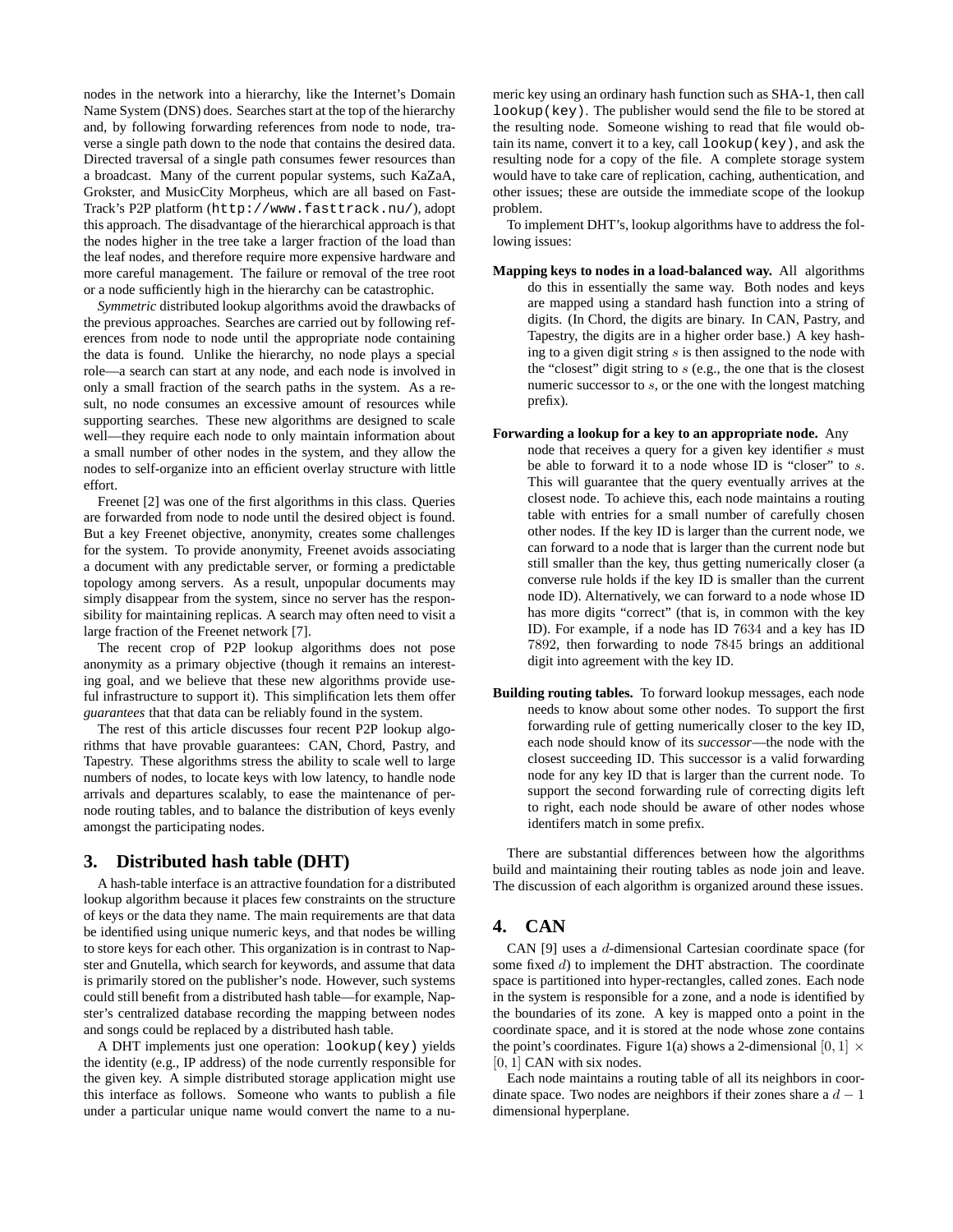

**Figure 1: (a) A 2-dimensional CAN with 6 nodes. The coordinate space wraps (not illustrated here). Each node is assigned a zone, and a node is identified by the boundaries of its zone. (b) The path followed by the lookup for key** (0.8, 0.9)**. The lookup is initiated at node** (0, 0, 0.5, 0.5)**.**

The lookup operation is implemented by forwarding the query message along a path that approximates the straight line in the coordinate space from the querier to the node storing the key. Upon receiving a query, a node forwards it to the neighbor closest in the coordinate space to the node storing the key, breaking ties arbitrarily. Figure 1(b) shows the path followed by the lookup for key  $(0.8, 0.9)$ . Each node maintains  $O(d)$  state, and the lookup cost is  $O(dN^{1/d})$ . If  $d = O(\log N)$ , CAN lookup times and storage needs match the other protocols surveyed in this paper.

To join the network, a new node first chooses a random point P in the coordinate space, and asks a node already in the network to find the node  $n$  whose zone contains  $P$ . Node  $n$  splits its zone in half and assigns one of the halves to the new node. The new node can easily initialize its routing table, since all its neighbors, excepting *n* itself, are amongst *n*'s neighbors. Once it has joined, the new node announces itself to its neighbors. This allows the neighbors to update their routing tables with the new node.

When a node departs, it hands its zone to one of its neighbors. If merging the two zones creates a new valid zone, the two zones are combined into a larger zone. If not, the neighbor node will temporarily handle both zones. If a node fails, CAN implements a protocol that allows the neighbor with the smallest zone to take over. One potential problem is that multiple failures will result in the fragmentation of the coordinate space, with some nodes handling a large number of zones. To address this problem, CAN runs a special node-reassignment algorithm in background. This algorithm tries to assign zones that can be merged into a valid zone to the same node, and then combine them.

CAN proposes a variety of techniques that reduce the lookup latency. In one such technique, each node measures the network round-trip time (RTT) to each of its neighbors. Upon receiving a lookup, a node forwards the message to the neighbor with the maximum ratio of the progress towards the destination node in the coordinate space to the RTT.

Another technique, called multiple realities, uses multiple coordinate spaces to simultaneously improve both lookup latency and robustness of CAN. Here, each node is assigned a different zone in each coordinate space. The keys are replicated in each space, improving robustness to node failure. To forward a query message, a node checks its neighbors in each reality and forwards the message to the closest one.



**Figure 2: The path of a Chord lookup for key 54, initiated by node 8, in an ID space of size** 2 6 **. Each arrow represents a message forwarding a lookup through one of a node's finger table entries. For example, node 8 forwards to node 42 because node 42 is the first node halfway around the ID space from 8.**

To improve load balance, CAN uses a simple technique that achieves a more uniform space partitioning. During the join operation, a node checks its neighboring zones before splitting its zone. If some neighbors have larger zones, the joining node asks the neighbor with the largest zone to split instead.

CAN is being used to develop a scalable application-level multicast protocol [10], and a chat application on top of Sun's JXTA technology (see http://jxme.jxta.org/Demo.html).

### **5. Chord**

Chord [14] assigns ID's to both keys and nodes from the same one-dimensional ID space. The node responsible for key  $k$  is called its *successor*, defined as the node whose ID most closely follows k. The ID space wraps around to form a circle, so ID 0 follows the highest ID.

Chord performs lookups in  $O(\log N)$  time, where N is the number of nodes, using a per-node *finger table* of log N entries. A node's finger table contains the IP address of a node halfway around the ID space from it, a quarter-of-the-way, and so forth in powers of two. A node forwards a query for key  $k$  to the node in its finger table with the highest ID less than  $k$ . The power-of-two structure of the finger table ensures that the node can always forward the query at least half of the remaining ID-space distance to k. As a result Chord lookups use  $O(\log N)$  messages.

Chord ensures correct lookups despite node failures using a *successor list*: each node keeps track of the IP addresses of the next r nodes immediately after it in ID space. This allows a query to make incremental progress in ID space even if many finger table entries turn out to point to crashed nodes. The only situation in which Chord cannot guarantee to find the current live successor to a key is if *all* r of a node's immediate successors fail simultaneously, before the node has a chance to correct its successor list. Since node ID's are assigned randomly, the nodes in a successor list are likely to be unrelated, and thus suffer independent failures. In such a case, relatively small values of  $r$  (such as  $log N$ ) make the probability of simultaneous failure vanishingly small.

A new node  $n$  finds its place in the Chord ring by asking any existing node to look-up  $n$ 's ID. All that is required for the new node to participate correctly in lookups is for it and its predecessor to update their successor lists. Chord does this in a way that ensures correctness even if nodes with similar ID's join concurrently. The new node, and existing nodes, will have to update their finger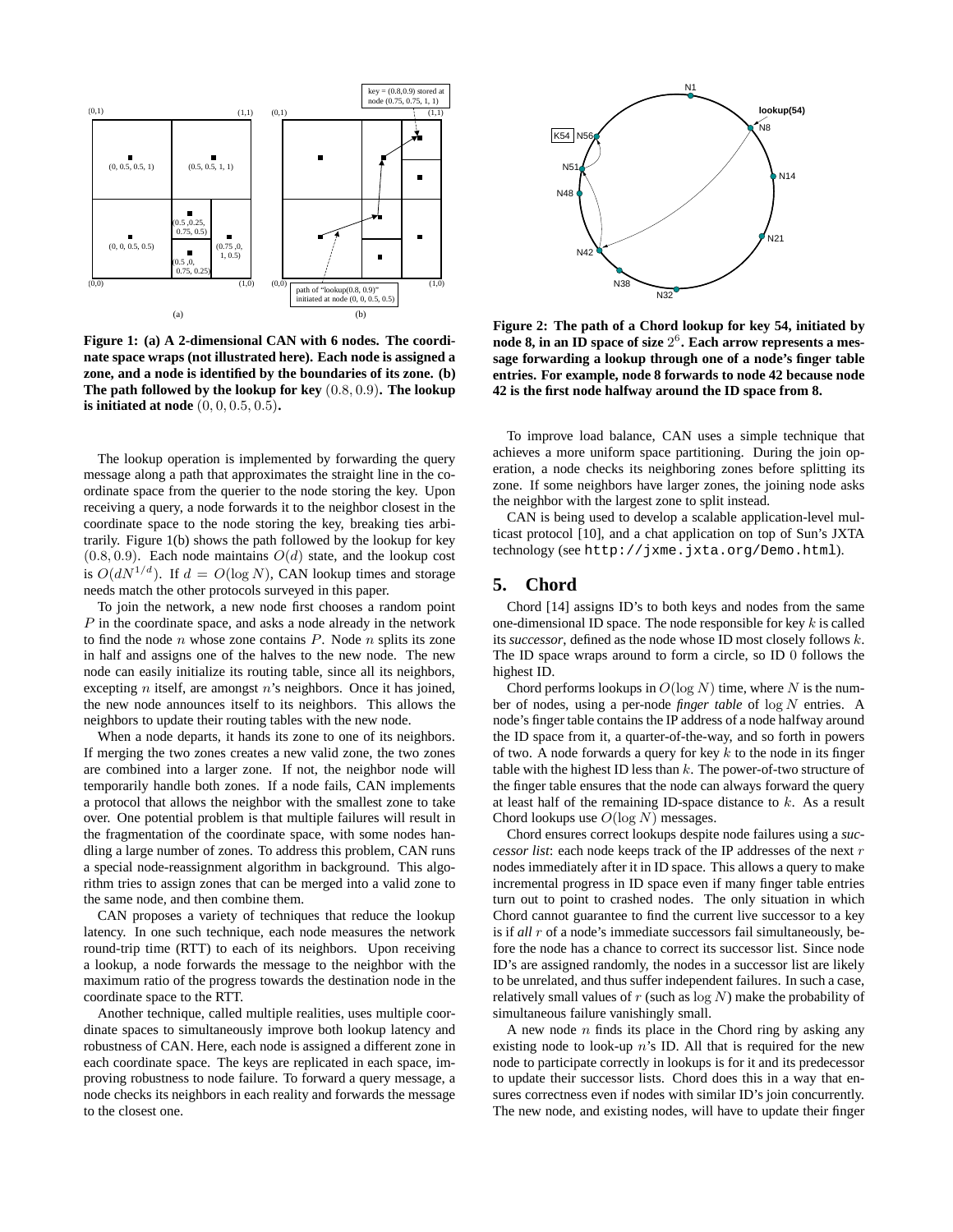tables; this happens in the background because it is only required for performance, not correctness. The new node must also acquire whatever data is associated with the keys it is responsible for; the successor relationship ensures that all of these keys may be fetched from the new node's successor.

Randomness ensures that Chord key and node ID's are spread roughly uniformly in ID space, ensuring approximately balanced load among nodes. Chord allows control over the fraction of the key space stored on a node by means of *virtual nodes*. Each physical node can participate in the Chord system with multiple virtual node ID's; increasing the number of such ID's will increase the number of keys the node must store.

Chord can route queries over low-latency paths by taking advantage of the fact that multiple finger table entries are typically available to take a query closer to its destination. Each such entry has a known cost (latency in the underlying net) and benefit (progress in ID space); Chord incorporates heuristics to trade-off between these.

The main emphasis in Chord's design is robustness and correctness, achieved by using simple algorithms with provable properties even under concurrent joins and failures. Chord is in use as a part of the experimental CFS [3] wide-area file store, and as part of the Twine [1] resource discovery system. A public distribution of Chord can be found at http://www.pdos.lcs.mit.edu/ chord/.

### **6. Pastry**

Pastry [11] gives each node has a randomly chosen ID, which conceptually indicates its position on an identifier circle. Pastry routes messages with a key to the live node with node ID numerically closest to the key. The digits in the ID space are in base  $2<sup>b</sup>$ , where  $b$  is an algorithm parameter typically set to 4 with 128-bit ID's.

Pastry uses a prefix-based forwarding scheme. Each node  $n$ maintains a *leaf set* L, which is the set of  $|L|/2$  nodes closest to n and larger than n, and the set of  $|L|/2$  nodes closest to n and smaller than  $n$ . The correctness of this leaf set is the only thing required for correct forwarding; correct forwarding occurs unless  $|L|/2$  nodes with adjacent IDs fail simultaneously. The leaf set is conceptually similar to Chord's successor list.

To optimize forwarding performance, Pastry maintains a *routing table* of pointers to other nodes spread in the ID space. A convenient way to view this information is as  $\lceil \log_{2b} N \rceil$  rows, each with  $2<sup>b</sup> - 1$  entries each. Each entry in row i of the table at node n points to a node whose ID shares the first i digits with node n, *and* whose  $i+1$ st digit is different (there are at most  $2<sup>b</sup> - 1$  such possibilities).

Given the leaf set and the routing table, each node  $n$  forwards queries as follows. If the sought key is covered by  $n$ 's leaf set, then the query is forwarded to that node. In general, of course, this will not occur until the query reaches a point close to the key's ID. In this case, the request is forwarded to a node from the routing table that has a longer shared prefix (than  $n$ ) with the sought key.

Sometimes, the entry for such a node may be missing from the routing table or that node may be unreachable from  $n$ . In this case,  $n$  forwards the query to a node whose shared prefix is at least as long as *n*'s, *and* whose ID is numerically closer to the key. Such a node must clearly be in  $n$ 's leaf set unless the query has already arrived at the node with numerically closest ID to the key, or at its immediate neighbor.

If the routing tables and leaf sets are correct, the expected number of hops taken by Pastry to route a key to the correct node is at most  $\lceil \log_{2b} N \rceil$ . This is because each step via the routing table increases the number of common digits between the node and the key by 1, and reduces the set of nodes with whose IDs have a longer

prefix match by  $2<sup>b</sup>$ . Finally, once the query hits in the leaf set, only one more hop is needed.

Pastry has a join protocol that attempts to build the routing tables and leaf sets by obtaining information from nodes along the path from the bootstrapping node and the node closest in ID space to the new node. It may be simplified by maintaining the correctness of the leaf set for the new node, and building the routing tables in the background, as in Chord. This approach is used in Pastry when a node leaves; only the leaf sets of nodes are immediately updated, and routing table information is corrected only on demand when a node tries to reach a non-existent one and detects that it is unavailable.

Finally, Pastry implements heuristics to route queries according to a proximity metric. It is likely to forward a query to the nearest (in the network sense) one among  $k$  possible nodes. To do this, each node maintains a *neighborhood set* of other nodes nearest to it accoding to a network-proximity metric (e.g., number of IP hops). The routing table is initialized such that each entry refers to a "nearby" node with the appropriate prefix, among all such live nodes.

Pastry is being used to develop two P2P services: PAST, a storage facility [12], and SCRIBE, an event notification facility. More information is available at http://www.cs.rice.edu/CS/ Systems/Pastry/.

## **7. Tapestry**

Tapestry [4] is based on a lookup scheme developed by Plaxton et al. [8]. Like all the other schemes, Tapestry maps node and key identifiers into strings of numbers, and forwards lookups to the correct node by "correcting" a single digit at a time. For example, if node number 723948 receives a query for item number 723516, whose first 3 digits match the node's identifier, it can forward that query to a "closer" node such as 723584, which has 4 initial digits matching the query. To support this forwarding, a node needs to keep track, for each prefix of its own identifier, of nodes that match that prefix but differ in the next digit. For example, node 723948 would keep track of nodes with prefixes 71, 73, 74, and so on to allow it to correct the second digit of a query, of nodes with prefixes 721, 722, 724, 725, and so on to let it correct the third digit of a query, and so on.

What perhaps most distinguishes Tapestry from the other approaches we discuss is its focus on *proximity*. As a query hops around the network, it is preferable for that query to visit nodes close (in the underlying network) to the node doing the query, as this will reduce the latency involved in performing the query. If there are multiple copies of a desired item, it would be desirable for the closest copy to be found. Under certain models of the topology of the network, it can be proven that the Tapestry scheme will indeed find an approximately nearest copy of any sought key.

The gain in proximity comes at the cost of increased complexity. Because of the sensitivity of its proximity data structures, the original Tapestry data structure, which worked very well in a static environment, was unable to support dynamic joins and departures of nodes. Later versions added support for such dynamic operations, but the emphasis on proximity makes them complex. In contrast, other systems such as Chord and Pastry focus initially on ensuring that data items are found, ignoring cost. This allows for relatively simple lookup, join, and leave operations. Heuristics can then be placed on top of the simple operations in an attempt to support proximity search. The question of how central a role proximity should play in a P2P system remains open.

#### **8. Summary and open questions**